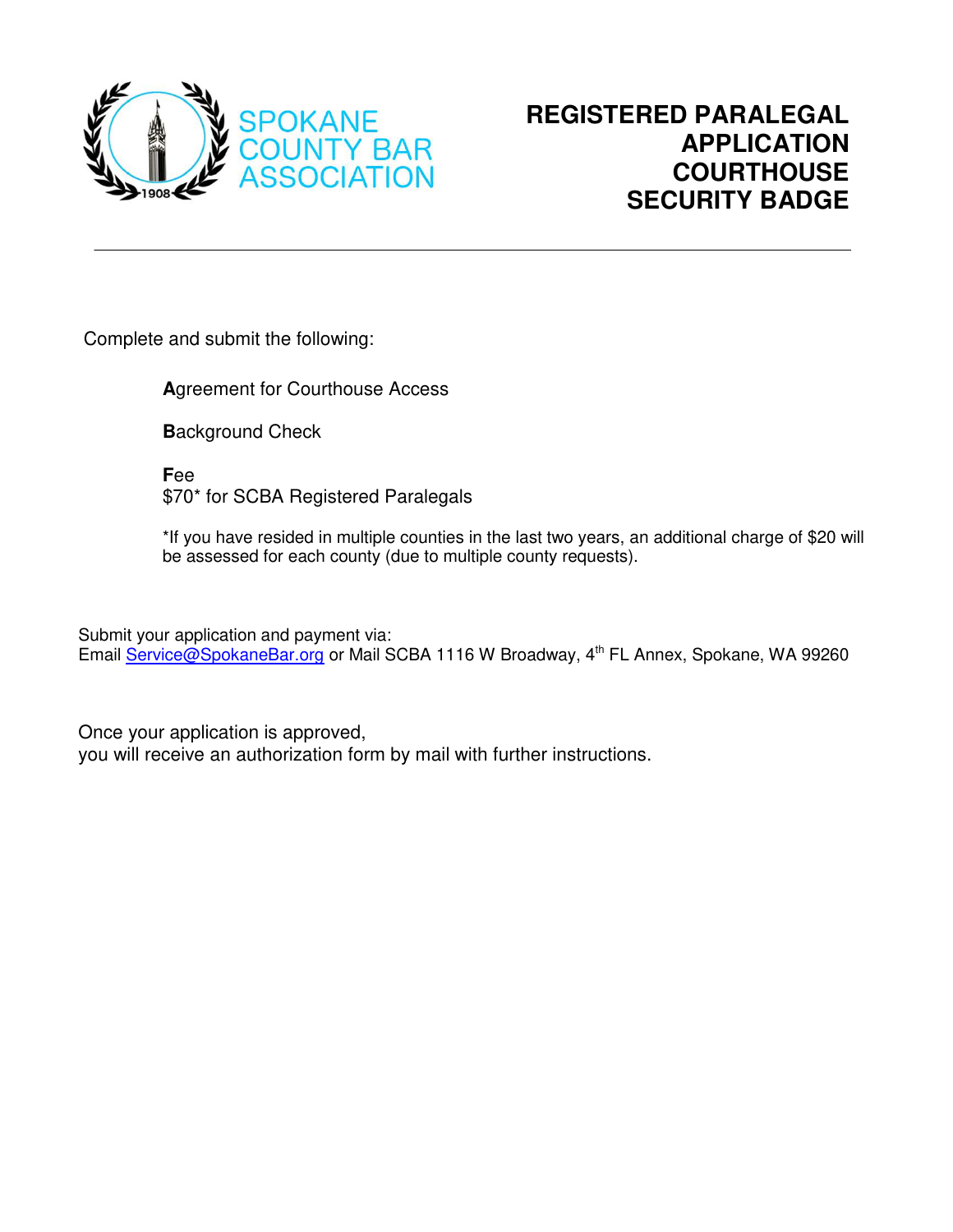

## AGREEMENT FOR COURTHOUSE ACCESS

This is an application by a registered paralegal for the privilege to bypass Courthouse Security.

|                                       |         | WSBA #                      |
|---------------------------------------|---------|-----------------------------|
| Firm Name:                            |         |                             |
| <b>Business Address: Example 2016</b> |         | City/Zip: _________________ |
| Telephone:                            | E-mail: |                             |

The undersigned agrees to the following in consideration of being given a Courthouse Access Card:

- 1. I am an active member in good standing with the WSBA.
- 2. I agree that:
	- a. I will not allow my card to be used by any other individual: and
	- b. I will not bring any type of weapon or contraband into the courthouse for any purpose.
- 3. I understand and agree that my privileges may be denied or revoked by any Judge or Commissioner or Sheriff/Sheriff deputy, and/or a Spokane County Bar Association Executive.
	- a. For conduct equivalent to contempt of court;
	- b. For any act of violence or confrontation with any person in the courthouse;
	- c. For failure to follow directions of courthouse security personnel;
	- d. For failure to pay the current annual fee;
	- e. By any disbarment or suspension by the Washington State Bar Association, or any other State or Federal Bar Association;
	- f. By the conviction for any crime;
	- g. For failure to abide by the terms of this agreement; or
	- h. Any other reason affecting security or public safety.
- 4. I agree to sign a release authorizing a background check with ACRAnet and approval forwarded to Spokane County.
- 5. If my privilege is denied or revoked, the denial or revocation is reviewable by the Presiding Superior court Judge, courthouse Security Committee, and/or the Spokane County Bar Association's executives.
- 6. I agree this privilege is subject to GR29 Presiding Judge in Superior Court District and Limited Jurisdiction court District and LAR 0.2(d) – Court Organization and Management / Duties of the Presiding Judge.
- 7. I agree I will be required to renew this pass annually and pay the current fee.
- 8. I understand the annual fee is subject to increase as set by the Spokane County Bar Association.
- 9. I agree to provide the Spokane County Bar Association with any change of address no later than fourteen (14) days following such change.

### **I understand this program is a privilege and creates no vested right. This program may be revoked at any time.**

### **I declare under penalty of perjury under the laws of the state of Washington that the foregoing is true and correct.**

Dated: \_\_\_\_\_\_\_\_\_\_\_\_\_\_\_\_\_\_\_\_ Signed: \_\_\_\_\_\_\_\_\_\_\_\_\_\_\_\_\_\_\_\_\_\_\_\_\_\_\_\_\_\_\_\_\_\_\_\_\_\_\_

Place of Signing:  $\Box$ 

REGISTERED PARALEGAL SUPERVISING ATTORNEY AGREEMENT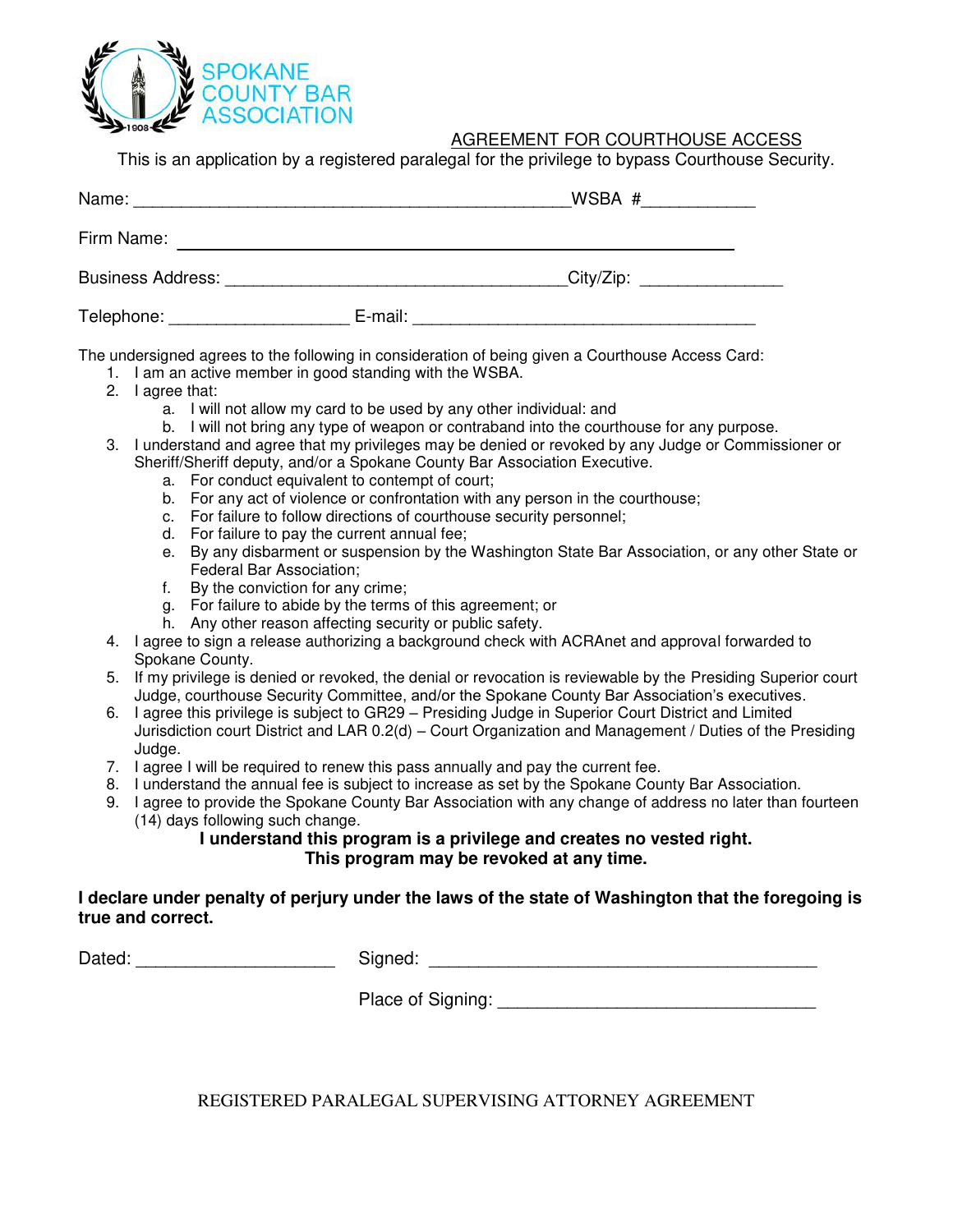|                                   | , am a member in good standing of the |
|-----------------------------------|---------------------------------------|
| Washington State Bar Association. |                                       |

I have agreed to supervise , pursuant to Spokane County Bar Association Paralegal Registration Procedure, and Declaration of Responsible Attorney in Support of Paralegal Registration.

I agree to notify Spokane County Bar Association within forty-eight (48) hours if I cease supervision for any reason or if I learn that the individual above becomes ineligible for any reason.

**I declare under penalty of perjury under the laws of the state of Washington that the foregoing is true and correct.** 

| ЯΓ |  |
|----|--|

**Signature of Supervising Attorney** 

Place of Signing

Firm Name

WSBA #